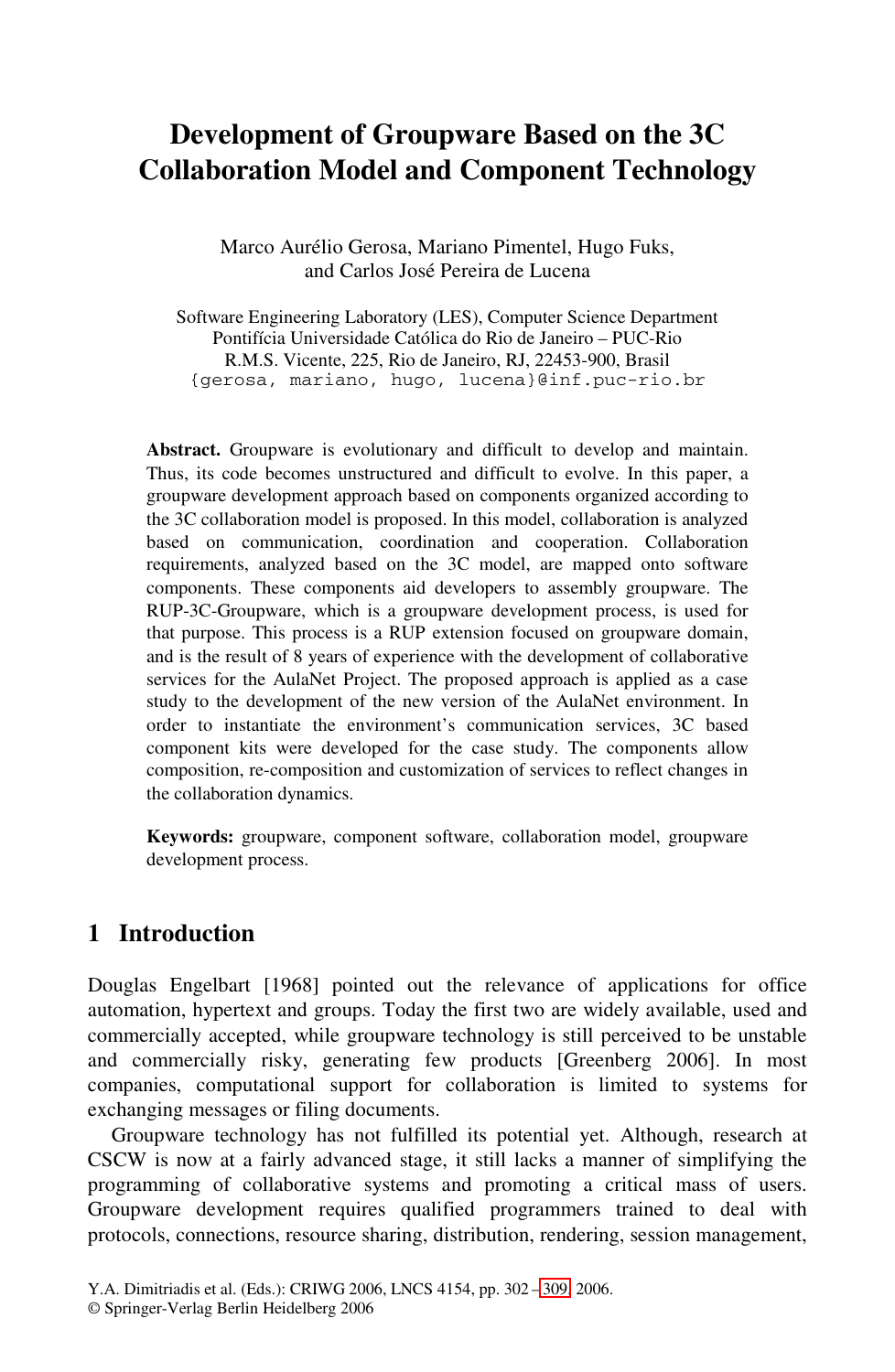etc. This limits the number of developers active in the area and misplaces the creativity and efforts of these developers, taking their attention out from the creation of solutions to the solving of low-level technical problems, disrupting the investigation of collaboration support [Greenberg, 2006]. In addition, groupware development lacks a process to guide the developer while generating related artifacts.

These groupware development problems are experienced in the development and maintenance of the AulaNet environment [Fuks et al. 2006]. AulaNet is a web-based groupware solution for teaching and learning. AulaNet has been under development since 1997 and is widely used. The system has grown through prototyping, while its functions have been implemented in an evolving fashion. The constant changes required by collaboration and the evolution that forces the changes in technology made the application code strongly linked and with a low level of cohesiveness. Technical aspects permeate the entire code, mixed with the collaboration support, diverting this way the developer's attention.

This article proposes the use of 3C based components as a means of developing extendable groupware whose assembly is determined by collaboration needs. By analysing the problem from the viewpoint of the 3C model and using a component structure designed for this model, changes in the collaboration dynamics are mapped onto the computational support. This way, the developer has a workbench with a component-based infrastructure designed specifically for groupware, based on a collaboration model. In addition, the developer is provided with a process designed specifically for this approach.

The proposed approach is being applied to the re-development of the AulaNet environment. The new version of AulaNet is being developed with the capability to recompose the environment, reuse its services in various situations and reconfigure them to accompany the evolution of the work processes and group characteristics. A layered architecture is defined comprising component frameworks and collaboration components.

# **2 A Component-Based Infrastructure Based on the 3C Collaboration Model to Groupware Development**

The 3C collaboration model is based on the idea that to collaborate, members of a group communicate, coordinate and cooperate. The 3C model derives from the seminal article by Ellis et al. [1991]. The model proposed by Ellis et al. is used to classify computational support for collaboration. In this article, the 3C model is used as a basis for modeling and developing groupware. There is also a difference in terminology; the joint operation in the shared workspace is denominated collaboration by Ellis, while it is denominated cooperation in the 3C model. The 3C model is also similar to the Clover model [Laurillau & Nigay 2002], where cooperation is called production.

Communication involves the exchange of messages and the negotiation of commitments. Coordination enables people, activities and resources to be managed so as to resolve conflicts and facilitate communication and cooperation. Cooperation is the joint production of members of a group within a shared space, generating and manipulating cooperation objects in order to complete tasks [Fuks et al. 2005].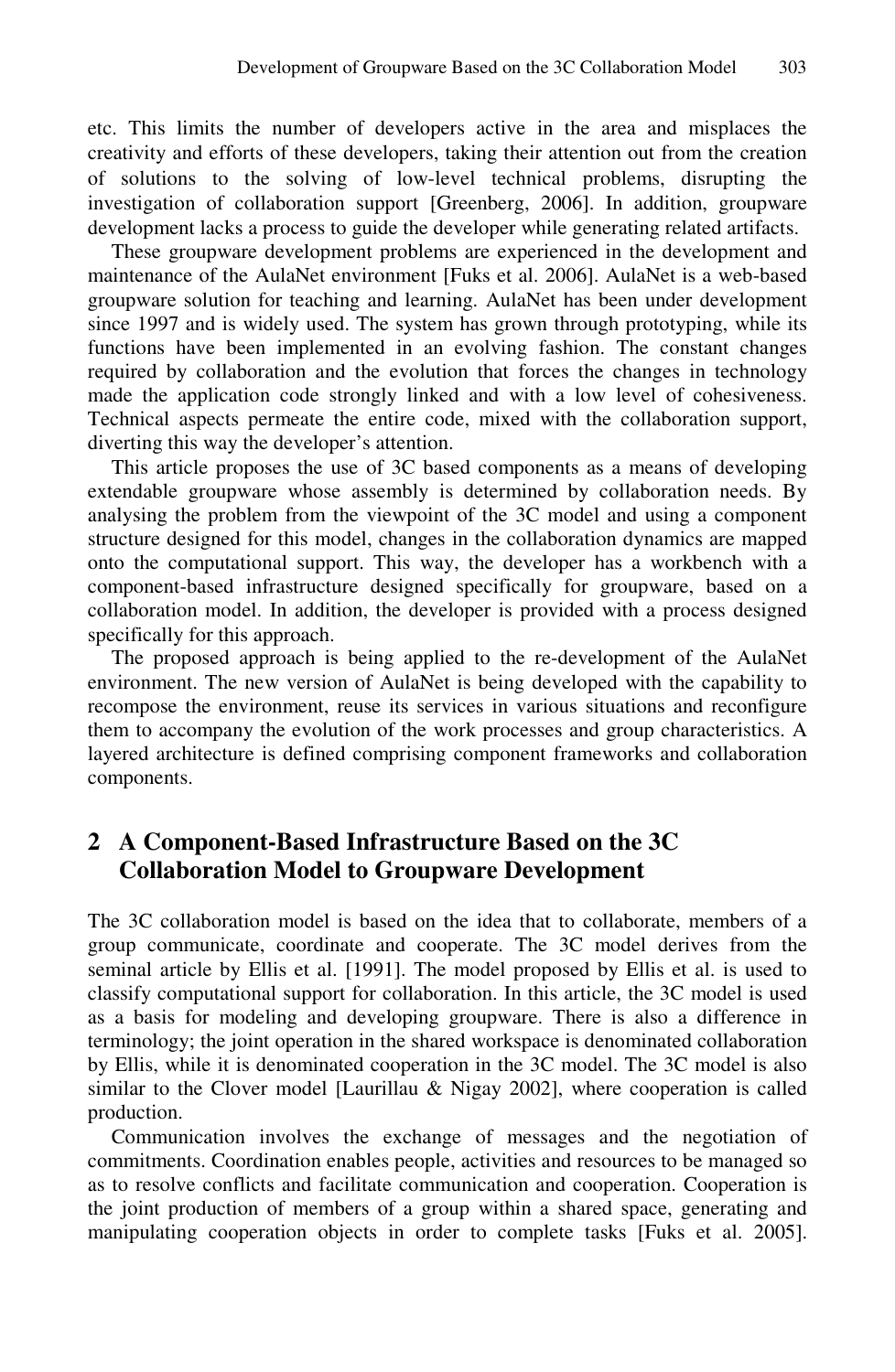Despite their separation for analytic purposes, communication, coordination and cooperation should not be seen in an isolated fashion; there is a constant interplay between them. Groupware such as chat, for example, which is a communication service, requires communication (exchange of messages), coordination (access policies) and cooperation (registration and sharing).

A groupware environment normally offers the participant a set of collaborative services that are used in different moments of collaboration. Most of them offer mail, discussion list, forum, chat, messenger, agenda, etc. Very similar services are used in groupware environments and each service is relatively independent within the environment. These characteristics are well suited to the application of componentbased development. In a component-based environment, the developer selects the services most suited to the group's collaboration needs. Services are classified according to their purposes and characteristics of the 3C model: communication, coordination and cooperation.

The same rationale that was used for environment and its services, may be used for services and their functionalities. Almost every chat possesses a shared area where messages are displayed, a list of connected participants and an area for writing messages. By using a component-based architecture, these characteristics can also be reused. Other developers can use them to select the functionalities best suited to the groups and activities in question.

This analysis leads to the adoption of software components at two levels. The first level comprises the components that implement the communication, coordination and cooperation services, used to offer computational support to the collaboration dynamics as a whole. The second level comprises the components used to assemble the aforementioned services, providing specific support to communication, coordination and cooperation within the dynamics of a particular service. The components that implement the collaborative services are called *services* and the components used to implement the computational support for service collaboration are called *collaboration components*.

#### **2.1 The Collaboration Component Kit**

This approach provides the developer with component kits to be used in assembling groupware solutions and collaborative services. Domain engineering aims to provide components that implement the concepts of a software domain and may be reused to implement new applications on this domain. In this paper, the domain analysis, the first step of domain engineering, was based on the literature and on the knowledge accumulated by the AulaNet development group, which has eight years of experience in developing tools for collaboration. The domain analysis was restricted to communication services, which in addition to their communication elements present a representative cross-section of coordination and cooperation elements. Even a communication service, as for example, a discussion forum, besides the communication components, also uses coordination and cooperation components. Communication is related to the media [Daft & Lengel 1986], message categorization [Gerosa et al., 2001], dialog structure [Stahl 2001] and transmission mode. Support for coordination in a communication service is related to channel access policies, task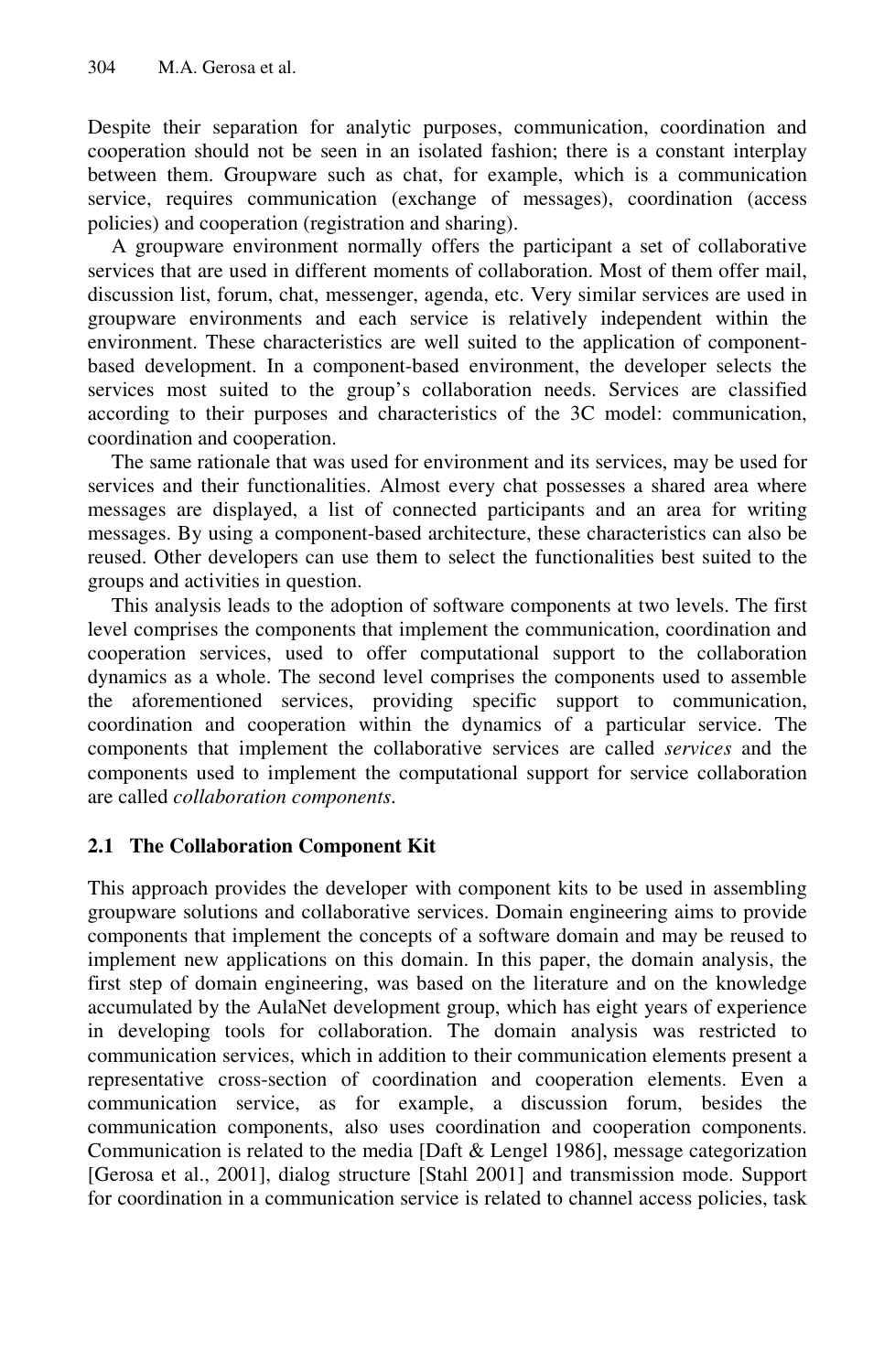| <b>COMMUNICATION</b> | <b>COORDINATION</b> | <b>COOPERATION</b>     |
|----------------------|---------------------|------------------------|
| MessageMgr           | AssessmentMgr       | CooperationObjMgr      |
| TextualMediaMgr      | RoleMgr             | SearchMgr              |
| VideoMediaMgr        | PermissionMgr       | VersionMgr             |
| AudioMediaMgr        | ParticipantMgr      | StatisticalAnalysisMgr |
| PictorialMediaMgr    | GroupMgr            | RankingMgr             |
| DiscreteChannelMgr   | SessionMgr          | RecommendationMgr      |
| ContinuousChannelMgr | FloorControlMgr     | LogMgr                 |
| MetaInformationMgr   | TaskMgr             | AccessRegistrationMgr  |
| CategorizationMgr    | AwarenessMgr        | TrashBinMgr            |
| DialogStructureMgr   | CompetencyMgr       |                        |
| ConversationPathsMgr | AvailabilityMgr     |                        |
| CommitmentMgr        | NotificationMgr     |                        |

**Table 1.** Collaboration Component Kit

and participant management. Support for cooperation in a communication tool is related to the recording and handling of the information.

A component kit is a collection of components designed to work as a set [D'Souza & Wills 1998]. A family of applications can be generated from a component kit, using different combinations and developing other components on demand. Component kits are extendable, allowing new components to be absorbed as necessary. Software components are refined repeatedly until they reach the desired maturity, reliability and adaptability. With the aim of providing tools for the groupware developer, a Collaboration Component Kit is provided, for using collaboration components to assemble services. The components are shown in Table 1.

Component frameworks [Syzperski 1997] are used to provide support to the management and execution of the components. In the proposed architecture, a component framework is used for each proposed component type (service, collaboration), allowing the peculiarities of each one to be met. Services are plugged into the Service Component Framework for the assembling of the groupware environment, and collaboration components are plugged into the Collaboration Component Framework for the assembling of the services. Component frameworks are responsible for handling the installation, removal, updating, deactivation, localization, configuration, monitoring, and import and export of components. The Service Component Framework manages the instances of the services and their links to the corresponding collaboration components. The same service can possess various instances independent of each other. The Component Framework manages the instances and keeps their current state, enabling restoration at a later date.

Most of the functionalities of the component frameworks are recurrent and reusable. A framework can be used for the instantiation of a family of systems. In this article, a framework is used to instantiate the component frameworks. This type of framework is called a *component framework framework* (CFF) [Szyperski 1997, p.277]. A component framework framework is conceived as a second-order component framework whose components are component frameworks. Just as a component interacts with others directly or indirectly via the component framework,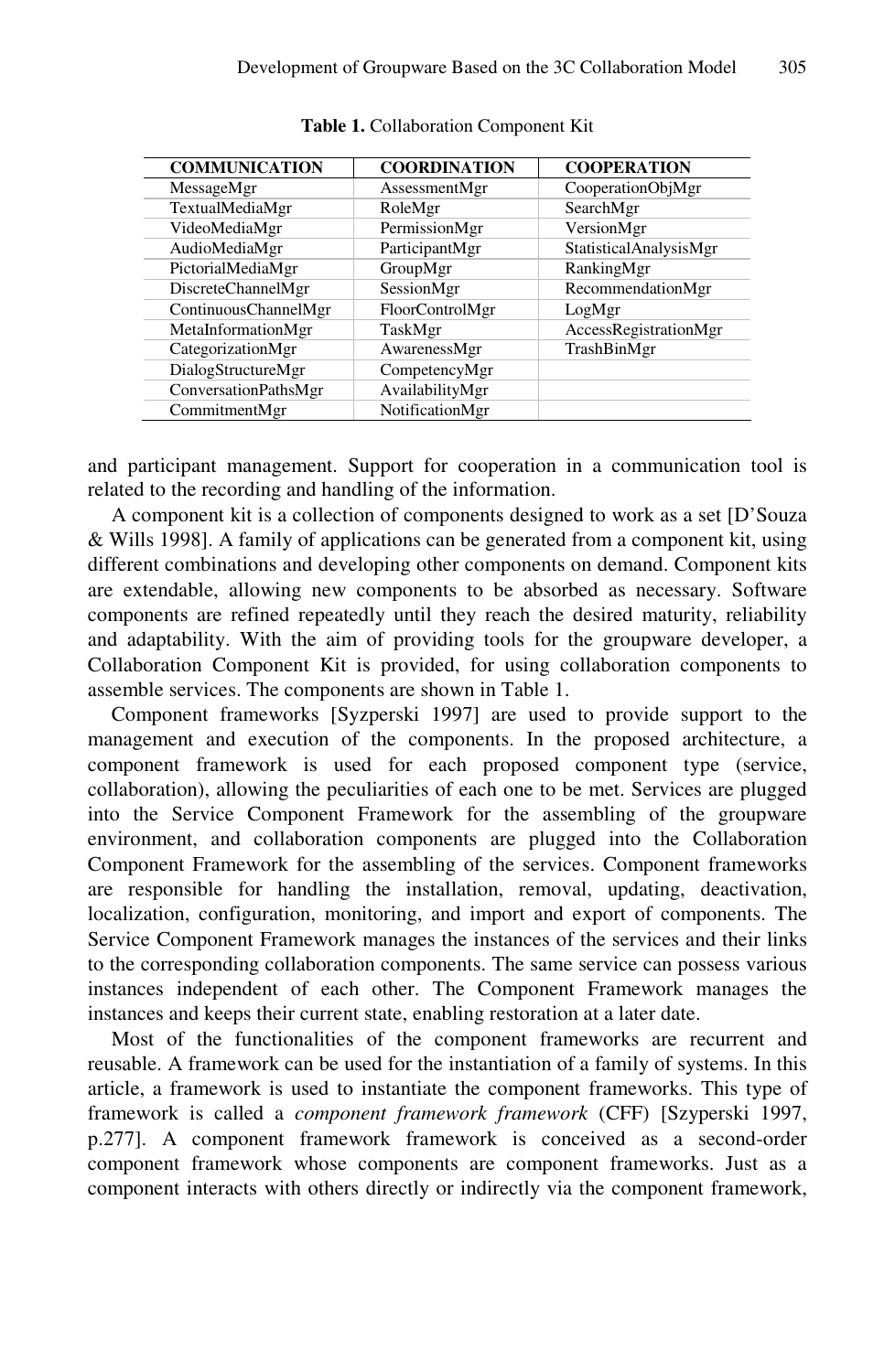the same applies to component frameworks, whose highest level support is the component framework framework.. Extending the notion used by Szyperski [1997], Figure 1 illustrates the application architecture, including the Groupware Component Framework Framework, as a second-order component framework. The Service Component Framework interacts with the Collaboration Component Framework to enable the instantiation and the association between the instances of the components.



**Fig. 1.** The proposed architecture

The application's architecture represents a high level logical project independent of the support technology [D'Souza & Wills 1998]. The components plugged into the business layer implement the concepts of the 3C collaboration model.

# **3 RUP-3C-Groupware**

The groupware development process RUP-3C-Groupware is a RUP extension comprising the good practices learnt during the eight years of the AulaNet Project: Component Oriented Approach, which was already discussed in the previous sections; 3C Collaboration Model to Guide the Development and Evolutionary Development Investigating One Problem per Version.

To develop software, particularly groupware, is to solve problems. A good practice is trying to solve one problem at a time [Fuks et al. 2006]. In each version a specific problem is addressed, allowing a better understanding of both the problem and the solution tried, and the identification of new problems still calling for a solution, feeding the development process back.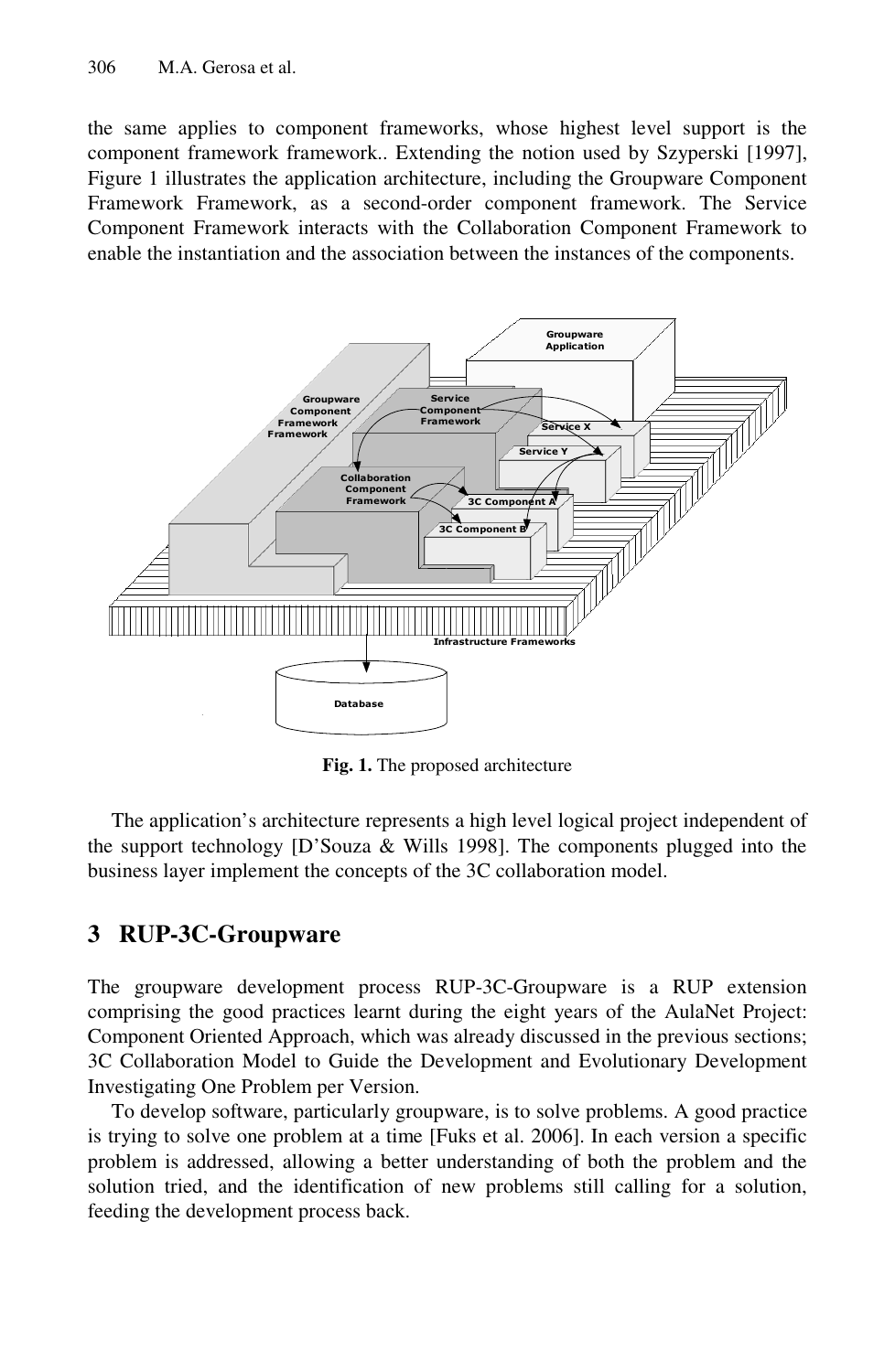

**Fig. 2.** Case Study activity of RUP-3C-Groupware (RUP's original artifacts are dimmed)

In the RUP-3C-Groupware, the "Case Study" activity was defined, Figure 2, which aims to verify whether the solution implemented in the version solves the problem that is being addressed. A Case Study Plan is developed considering the expected results. Then, the version is used by a group. Data is collected and analysis is carried out to evaluate the version. This version can then be deemed adequate and released for use, and the Deploy discipline is initiated. Otherwise, from the evaluation of the version, new problems may be identified, initiating a new cycle in the development process. Other diagrams and activities of RUP process were also adapted.

#### **4 Case Study in the AulaNet Environment**

An early version of the Debate service was implemented using a communication component, tailored for synchronous communication protocols, and a cooperation component, which implements a plain shared space. This version of Debate is a typical chat service, containing an expression element, where learners type their messages, and awareness elements, where messages from learners taking part in the chat session are displayed, as shown in Figure 3.

The early version provided no support for coordination, leaving it to the standing social protocol. However, some courses that use a well-defined procedure for the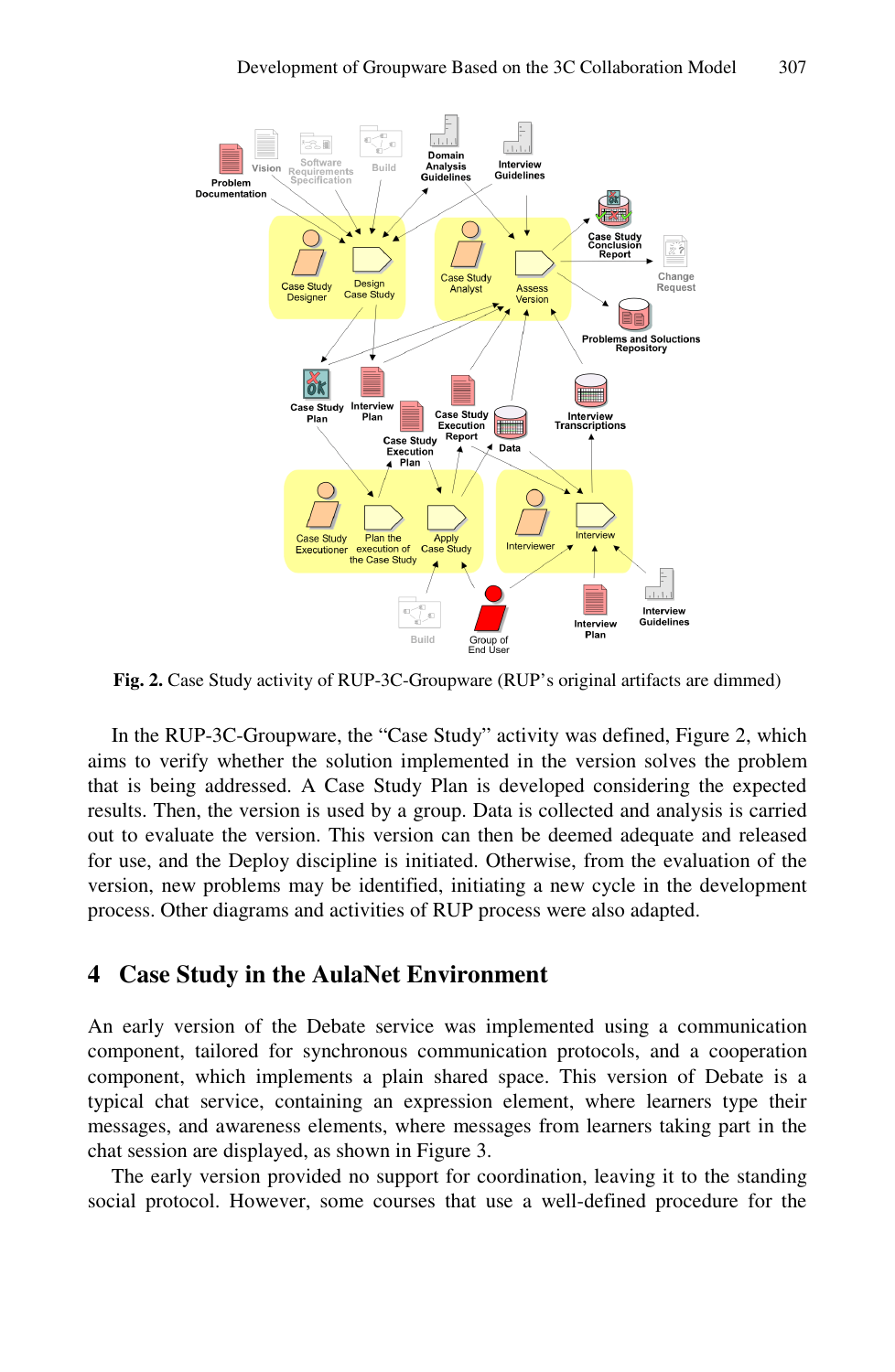

**Fig. 3.** Early Debate interface (left) and current Debate interface (right)

debate activity, such as the one shown in Figure 3, need effective coordination support. Floor control, participation order and shared space blocking ability were added to the service. The shared space was also enhanced with new awareness elements, like session title, timestamp and identification of mediators.

The same communication component was used for the new version of Debate, given that the synchronous communication protocols and the message characteristics remained the same. The cooperation component, which implements the shared space, was also enhanced with new awareness elements.

The collaborative service was extended to follow the evolution of the work dynamics. The use of the 3C model allowed an isolated analysis of the necessities and difficulties of each collaboration aspect. Based on this analysis a more suitable service was assembled, mapping collaboration necessities onto software components, both of them organized according to the 3C collaboration model.

# **5 Conclusion**

Many groupware environments found in the literature use a component-based architecture, namely FreEvolve [Won et al. 2005], DACIA [Litiu & Prakash 2000], CoCoWare platform [Slagter & Biemans 2000] and GroupKit [Roseman & Greenberg 1996]. However, none of them use the 3C collaboration model as a basis for designing and organizing software components and the development process.

By designing and developing the collaboration services as software components, the developer has the means to assemble a specific groupware environment tailored for the collaboration needs of the group. The services are selected from a component kit based on the 3C model. These components encapsulate business implementations and rules on collaboration, provided by experts and also obtained from experimentation. A component-based architecture provides a working environment with the capability to evolve.

"Without an adequate architecture, the construction of groupware and interactive systems in general is difficult to maintain and iterative refinement is hindered" [Calvary et al. 1997]. A component-based architecture allows components to be selected to assemble a groupware solution meeting a group's specific interests. The components are customized and combined as required, keeping in mind future maintenance. The use of this approach enables prototyping and experimentation,